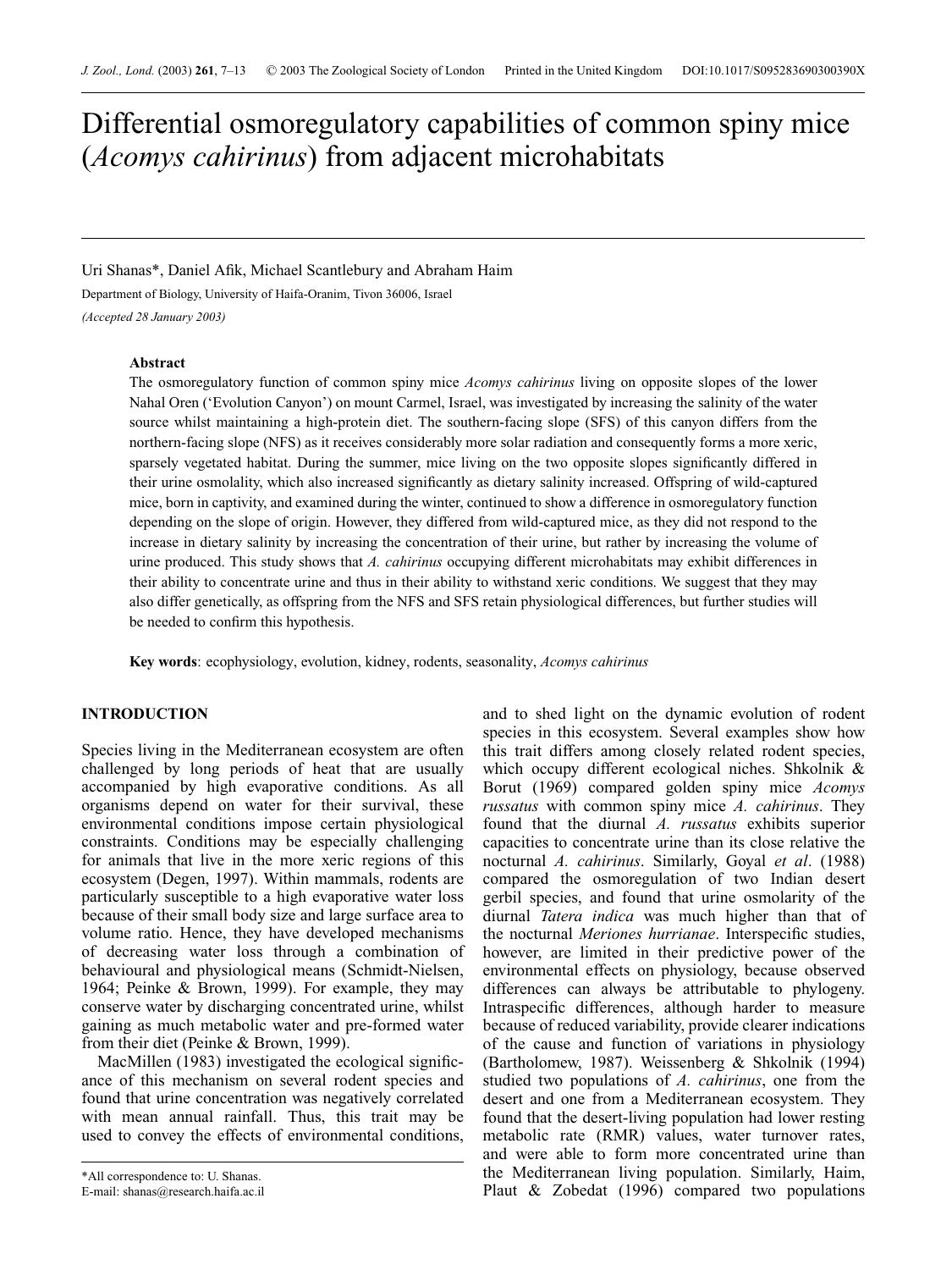of broad-toothed mouse *Apodemus mystacinus* from a Mediterranean ecosystem (Mount Carmel, Israel) and from a sub-alpine system (Mount Hermon). They found differences in the kidney morphology (relative medullary thickness, RMT) between the two populations, suggesting that mice from Mediterranean Mount Carmel had a superior ability to concentrate urine than those from subalpine Mount Hermon.

Whilst previous intraspecific studies compared physiological differences between populations of rodents from different biogeographical ecosystems, a more sensitive design would be to compare individuals of the same species within the same ecosystem, or to compare individuals of the same species from the same locality but from different microhabitats. The 'Evolution Canyon' (Nevo, 1995, 1997) provides an opportunity for such a study. This canyon (lower Nahal Oren) breaks through the Carmel Mountain from east to west. Like many other canyons in the Mediterranean region, it has a south-facing slope (SFS) that receives considerably more solar radiation than the north-facing slope (NFS). Consequently, the SFS forms a more xeric, sparsely vegetated habitat than the closely located (200–500 m apart) and often forested NFS (Nevo, 1995).

The common spiny mouse *A. cahirinus* inhabits large areas of arid and semi-arid parts of the east Mediterranean region, and can be found in a wide variety of habitats, such as dry deserts close to human activity, as well as in cooler and more mesic places such as forests. These habitats are usually devoid of free accessible water thus *A. cahirinus* meet their water needs from preformed water in their food and from metabolized water (Mendelssohn & Yom-Tov, 1999). Desert-living common spiny mice have lower RMR and water turnover rates and are able to form more concentrated urine than their mesic counterparts (Weisenberg & Shkolnik, 1994). The common spiny mouse is found also on both the NFS and the SFS of the lower Nahal Oren (Blaustein, Kotler & Nevo, 1996). It was previously found that SFS mice have, similarly to their desert counterparts, a lower metabolic rate (Scantlebury *et al*., 2002) and lower daily energy expenditure but not lower water turnover rate (Scantlebury *et al*., 2003).

Because of the high evaporative conditions existing on the SFS, we hypothesize that SFS and NFS spiny mice may differ in their osmoregulatory capabilities and that the SFS mice will show increased capacity to conserve water and to deal with increased salinity in their diet compared with NFS mice. During the dry season, the vegetation in the Mediterranean ecosystem is expected to have an increased particle (or osmotic) concentration owing to higher evaporation of water (Main, 1986; Haim & Izhaki, 1994; Grammatikipoulos, 1999). Therefore, animals such as *A. cahirinus*, which may depend upon vegetation as a water source, face an increasing osmotic load as the dry season progresses. This effect is likely to be more marked on the SFS than the NFS. Thus to examine kidney function and the capacity to excrete the excess salt, animals may be challenged to drink saline solutions (MacMillen, 1983; Ron & Haim, 2001). The ability of rodents to concentrate urine has been used extensively as a measure for water regulation efficiency (Schmidt-Nielsen, 1964; MacMillen, 1983; Weissenberg & Shkolnik, 1994).

The aims of this study were to test the above hypothesis by comparing the kidney function of SFS mice with NFS mice from the lower Nahal Oren, kept on a high protein diet, under increasing dietary salt intake, as measured by differences in the volume, osmolality, and particulates in the urine. The high protein diet forced the animals to consume increased amounts of the salty water that were necessary for the excretion of the toxic protein breakdown products. Furthermore, we aimed to test whether differences between individuals from the two slopes were retained in their offspring born in captivity.

## **METHODS AND MATERIAL**

#### **Animals**

## *Founders*

Mice were trapped on the SFS  $(n = 20)$  and NFS  $(n = 21)$ of Nahal Oren, on Mount Carmel, Israel (32◦43 E, 34◦58 N), using Sherman live traps during June 1999. They were taken to the Department of Biology, University of Haifa-Oranim, and placed in individual cages (*c*. 35×  $25 \times 15$  cm) with sawdust as bedding. Cages were kept roofed outdoors, and exposed to ambient conditions during the summer (*c*. 14L:10D, min/max  $28/37$  °C, 75% relative humidity (RH), 1999), and throughout the winter (*c*. 10L:14D, min/max 10/21 ◦C, 68% RH, 1999–2000). Mice were offered rat chow and carrots when they were not undergoing experimentation, and with dry soybeans (42% protein) and 2% agar gel (20 g of dry agar dissolved in 1000 ml of de-ionized water), that provided the drinking water, during the experimentation periods, including the preceding acclimation period. Mice were observed for at least 2 weeks before acclimation periods (see below) to establish whether the females were pregnant. Only males and non-pregnant females were used. In both groups a similar proportion of males and females were studied. Experiments on founders were carried out in both summer and winter.

# *Offspring*

Separate colonies of SFS and NFS mice were formed from the founder mice. Newborn mice were placed in sex-specific cages after weaning. Before the experiment (winter 2000–01) the mice were transferred into individual cages under the same conditions detailed above. Offspring were only tested during the winter.

#### **Salinity changes**

To simulate changes in osmotic load experienced in the wild, animals were exposed to increasing levels of salinity in their water source by dissolving NaCl into the agar.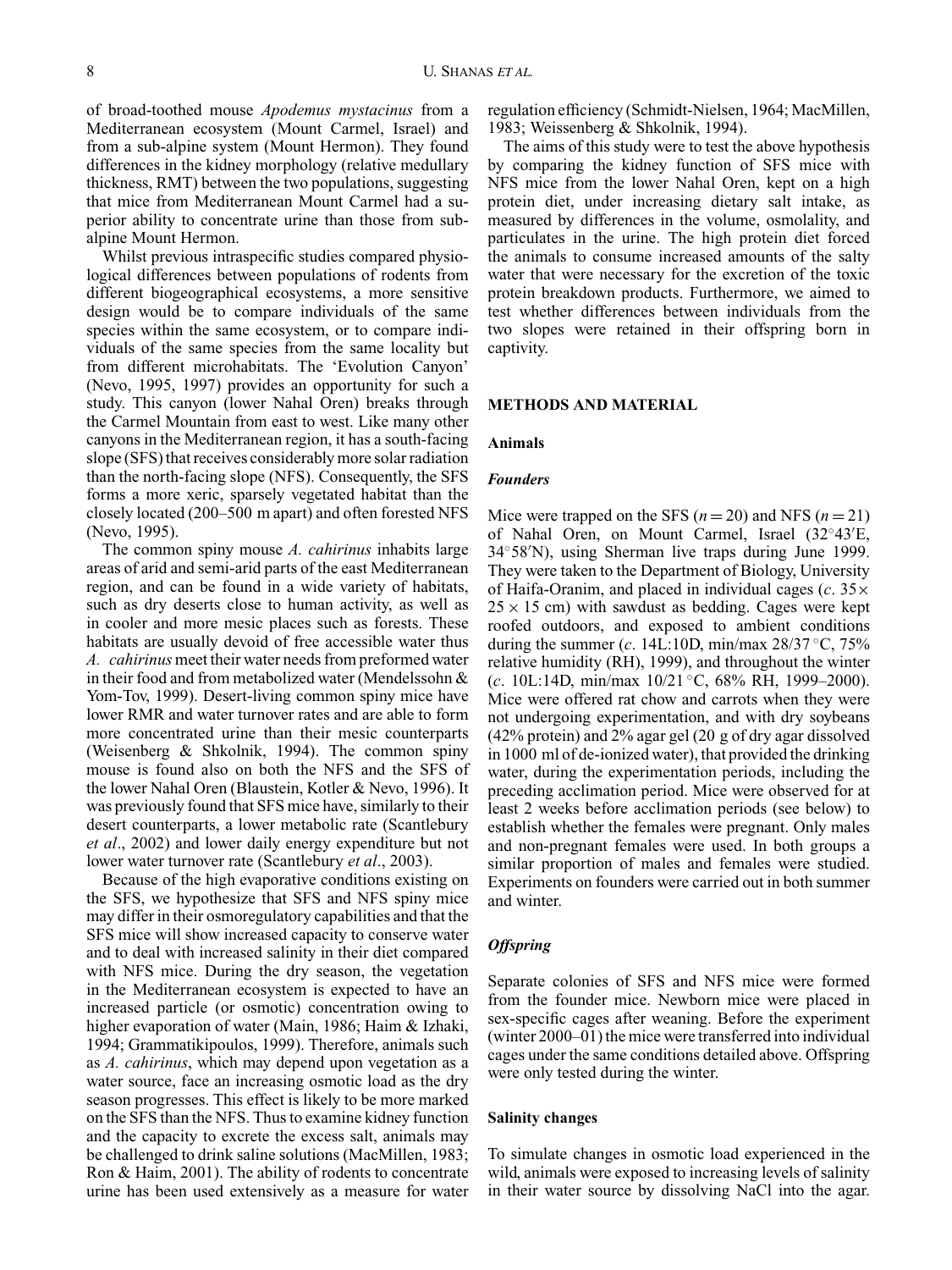The salt concentration was increased from 0.9% to 2.5% and 3.5% during the summer. Acclimation to each level of salinity lasted for at least 2 weeks. Since founders were not able to pass 2.5% salinity in the winter owing to loss of body mass (animals that lost 20% of their body mass were removed from the experiment), the salt concentrations of the agar that was offered to offspring were increased more gradually than in founders: 0.9%, 1.8% and 2.5%.

#### **Urine collection**

After 2 weeks of acclimation to a specific salinity, mice were transferred to metabolic cages ( $19.5 \times 11.5 \times 9$  cm) with mesh floors above sheets of Parafilm for 24 h. They were provided with *ad libitum* soybeans and salty agar gel. Every 4 h the urine was collected from the Parafilm with a Pasteur pipette and stored in Eppendorf tubes below 4 ◦C until analysis.

#### **Urine volume, osmolality, electrolytes and urea analysis**

Within 24 h of collection, urine volume was measured  $(\pm 1 \mu l, Pipetman, Gilson)$ , and the osmolality was determined by using a vapour pressure osmometer (Wescor 5500). Urine volume was normalized by dividing it with body mass. Sodium and potassium concentrations were determined within 2 weeks using a flame photometer (Sherwood 410). Chloride concentrations were determined by titration on a chloride analyser (Corning 925). Urea concentrations were determined using a commercial test kit (Sigma 640) on a spectrophotometer (Milton Roy Spectronic 401).

### **Statistics**

The data were not normally distributed even after transforming. Therefore data were analysed by a nonparametric test for 2-way ANOVA, the Scheirer–Ray– Hare extension for Kruskal–Wallis test (Sokal & Rholf, 1995). This test requires equal sample sizes so for uniformity, 6 datum points were randomly chosen for each salinity in the summer and winter, and 7 datum points for each salinity in the offspring group. ANOVA was run on Statview software for Macintosh, and the *P* values of *H* (SS/Ms total) were determined using a  $\chi^2$  table.

# **RESULTS**

### **Urine volume**

#### *Founders*

During the summer, a significant difference in the urine volume was found between north and south facing slopes  $(H = 17.34, P < 0.001)$ . No significant difference was found among the different diet salinities  $(H = 0.76$ ,

**Fig. 1.** The urine volume ( $\mu$ l/g body weight  $\pm$  SE) of SFS ( $\Box$ ) and NFS ( $\Box$ ) *Acomys cahirinus* during summer and winter at different salinities.

 $P > 0.05$ ). However, it seems (Fig. 1a) that the urine volume of NFS mice increases as the salinity increases. During the winter no difference was found between slopes  $(H = 1.01, P > 0.05)$  or among salinities  $(H = 0.07,$  $P > 0.05$ ). The mass of the animals decreased in the summer from 45.17 to 40.23 to 35.74 g in SFS mice and from 47.55 to 47.13 to 40.79 g in NFS mice owing to increasing salinity acclimations. In the winter, the mass decreased from 49.49 to 45.22 g in SFS, and from 52.82 to 49.12 g in NFS.

## *Offspring*

The urine volume of NFS mice was significantly higher than the volume of SFS mice  $(H = 5.65, P < 0.05)$ . Salinity had a significant effect on the urine volume  $(H = 23.48, P < 0.001)$ . In NFS mice, urine volume increased along with the increased diet salinity, while in SFS mice it increased from 0.9% to 1.8% and then decreased at 2.5%. The statistical difference in volume is mainly caused by the decreased volume in SFS at 2.5% (Fig. 1b). Unlike founders, the mass of offspring did not show a decreasing trend with the increased diet salinity. Average mass in SFS offspring varied from 50.32 to 53.59 to 52.68 g, and in NFS offspring from 43.43 to 46.15 to 44.91 g with the increased diet salinity.

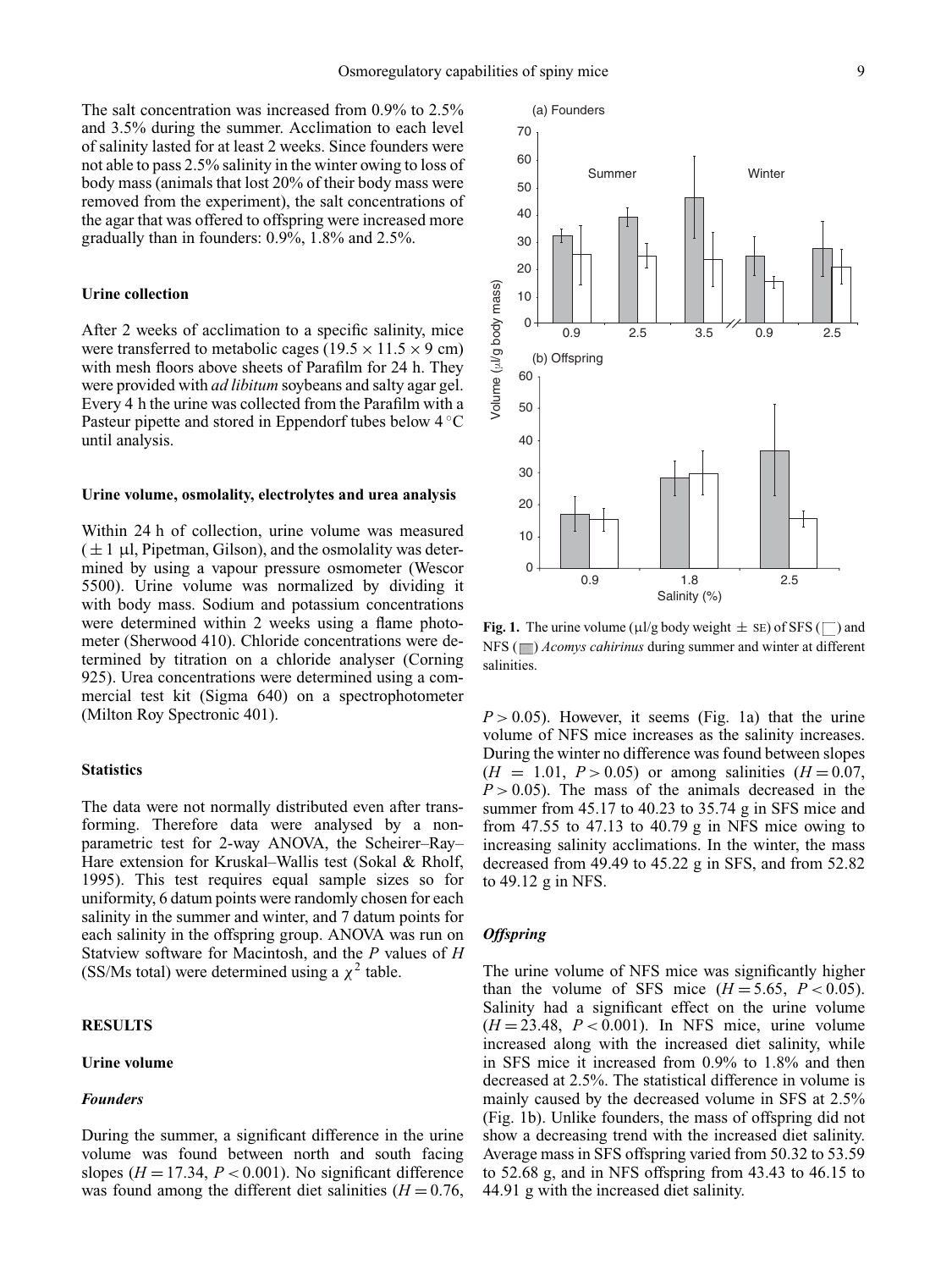

**Fig. 2.** The urine osmolality (mmol/l)  $(\Box)$ , and concentration (mmol/l) of potassium  $(\Box)$ , chloride ( $\Box$ ), sodium ( $\Box$ ) and urea ( $\mathbb{R}$ ) of founder *Acomys cahirinus* at different diet salinities during summer.

#### **Osmolality**

#### *Founders*

During the summer (Fig. 2) a significant difference in urine osmolality was found between slopes  $(H = 12.68,$  $P < 0.001$ ). A significant difference was found also among salinities  $(H = 34.65, P < 0.001)$ . Urine osmolality increased along with the increased diet salinity in NFS mice, however in SFS mice it seems that osmolality was already high at 0.9%. During the winter (Fig. 3) there was no significant difference in urine osmolality between slopes  $(H = 0.45, P > 0.05)$ . Urine osmolality, however, showed a significant increase along with diet salinity  $(H = 6.5, P < 0.05)$ , though, as in the summer, this trend seems to be more pronounced in NFS mice than in SFS mice (Fig. 3).

### *Offspring*

There was no difference in urine osmolality between the two slopes  $(H = 0.53, P > 0.05)$ . However, urine



Fig. 3. The urine osmolality (mmol/l)  $(\Box)$ , and concentration (mmol/l) of potassium  $(\Box)$ , chloride ( $\Box$ ), sodium ( $\Box$ ) and urea ( $\mathcal{R}$ ) of founder *Acomys cahirinus* at different diet salinities during winter.

osmolality decreased significantly  $(H = 45.27, P < 0.001)$ along with the increased diet salinity (Fig. 4).

#### **Potassium ion concentration [K**<sup>+</sup>**]**

#### *Founders*

During the summer (Fig. 2)  $[K^+]$  was significantly higher in the SFS mice compared to NFS mice  $(H = 13.08$ ,  $P < 0.001$ ), but no significant difference was found among salinities  $(H = 4.87, P > 0.05)$ . During the winter (Fig. 3) there was no difference in  $[K^+]$  between slopes ( $H = 1.89$ ,  $P > 0.05$ , but [K<sup>+</sup>] increased significantly along with the increased diet salinity  $(H = 10.59, P < 0.01)$ .

### *Offspring*

 $[K^+]$  was found to differ significantly both between slopes  $(H = 7.19, P < 0.01)$  and among salinities  $(H = 67.51,$ *P* < 0.001), being higher on the SFS and decreasing along with the increased diet salinities (Fig. 4).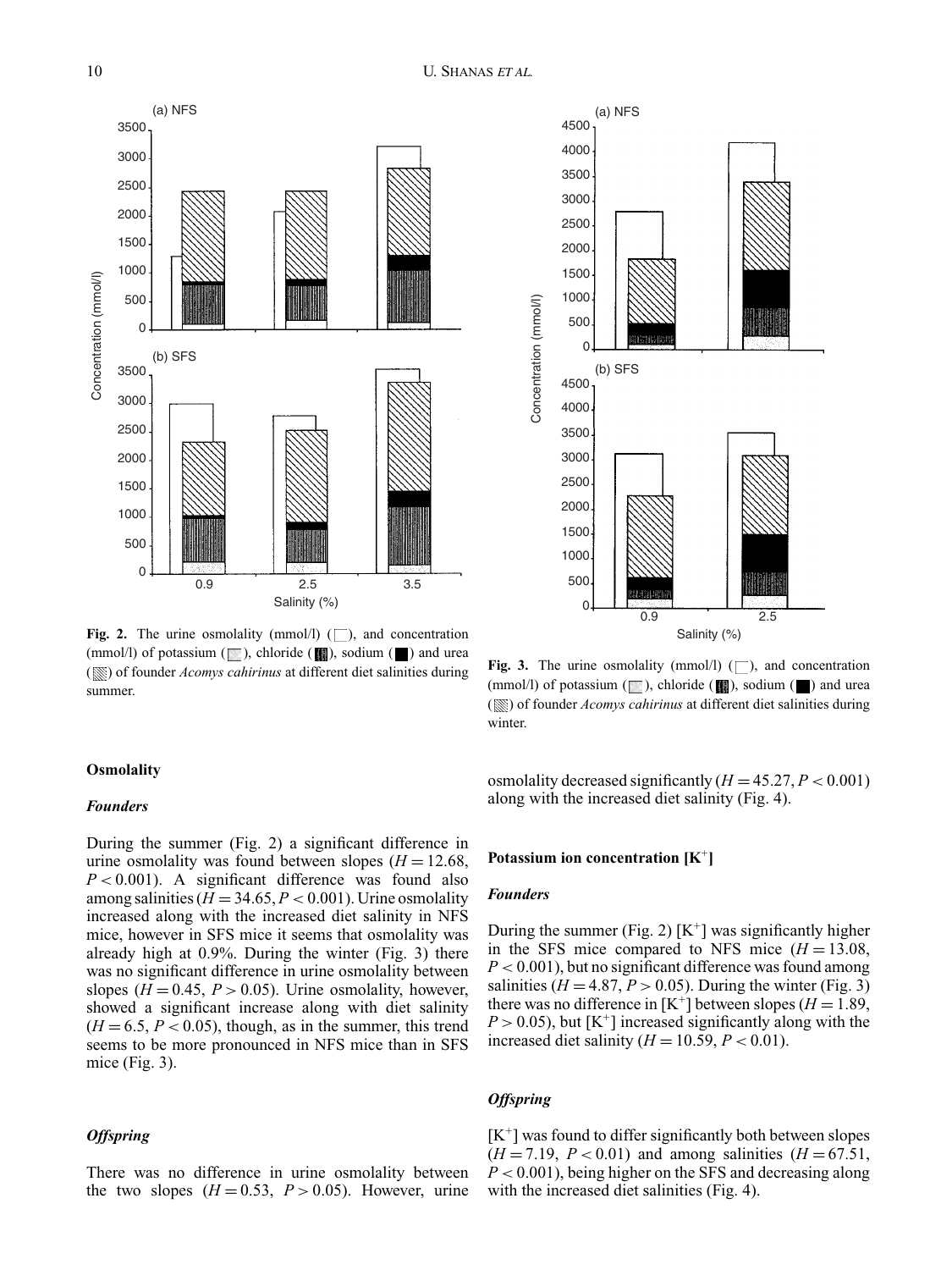

**Fig. 4.** The urine osmolality (mmol/l)  $(\Box)$ , and concentration (mmol/l) of potassium  $(\Box)$ , chloride ( $\Box$ ), sodium ( $\Box$ ) and urea ( ) of offspring *Acomys cahirinus* at different diet salinities during winter.

#### **Chloride concentration [Cl**−**]**

## *Founders*

[Cl−] did not differ between slopes in either season  $(H = 0.86, P > 0.05, H = 0.19, P > 0.05$  for summer and winter, respectively; Figs  $2 \& 3$ ). It increased significantly, however, in both seasons along with increased diet salinity  $(H = 42.76, P < 0.001, H = 19.62, P < 0.001$  for summer and winter, respectively; Figs 2 & 3).

# *Offspring*

[Cl−] was significantly higher in NFS mice (*H* = 12.62,  $P < 0.001$ ) and it decreased significantly along with the increased diet salinities  $(H = 13.03, P < 0.01;$  Fig. 4).

#### **Sodium ion concentration [Na**<sup>+</sup>**]**

# *Founders*

[Na<sup>+</sup>] did not differ between slopes in either season  $(H = 0.67, P > 0.05, H = 0.09, P > 0.05$  for summer and winter, respectively; Figs 2 & 3). However, it increased significantly in both seasons along with the increased diet salinity ( $H = 94.06$ ,  $P < 0.001$ ,  $H = 23.35$ ,  $P < 0.001$  for summer and winter, respectively; Figs 2 & 3).

## *Offspring*

[Na+] was significantly higher in NFS mice than SFS mice  $(H = 18.74, P < 0.001$ ; Fig. 4), but did not vary with the increasing salinities  $(H = 0.30, P > 0.05)$ .

#### **Urea**

## *Founders*

Urea concentrations did not differ between slopes in either season ( $H = 0.012$ ,  $P > 0.05$ ,  $H = 1.62$ ,  $P > 0.20$  for summer and winter, respectively; Figs 2 & 3). In the summer urea concentrations increased significantly along with the increased diet salinity  $(H = 2.08, P < 0.001,$  Fig. 2), however no significant difference was noted in the winter  $(H = 2.18, P > 0.05; Fig. 3).$ 

# *Offspring*

Urea concentrations significantly differed between slopes  $(H = 6.22, P < 0.05)$  and decreased significantly along with the increased diet salinity  $(H = 66.04, P < 0.001)$ ; Fig. 4).

#### **DISCUSSION**

Rodents from xeric environments are expected to have increased urine concentration capabilities compared to their mesic counterparts (Schmidt-Nielsen, 1964). In this study we found that individuals of the same species from the same geographic locality (two slopes of a canyon) but different microhabitats (xeric on the SFS, and mesic on the NFS) could show similar divergence in their kidney functions.

The measured volume of urine was significantly lower in SFS mice than in NFS mice in the summer, suggesting that SFS mice are more adapted to xeric conditions in their water economy capabilities. This result supports previous studies where it was demonstrated that SFS mice have lower metabolic rate (Scantlebury *et al*., 2002). Lower metabolic rates may also explain the decreased urine volume found in SFS mice in this study, since it implies decreased water loss and decreased concentrations of nitrogenous waste. It was found that body mass decreased as dietary salinity increased (the effect of salinity on the body mass of spiny mice on the two slopes has been reported and discussed in Scantlebury *et al*., 2002). Urine volume (normalized to body mass) did not change as diet salinity was increased, suggesting that mice were not limited by water intake. Generally, when water availability is limited, animals respond by decreasing the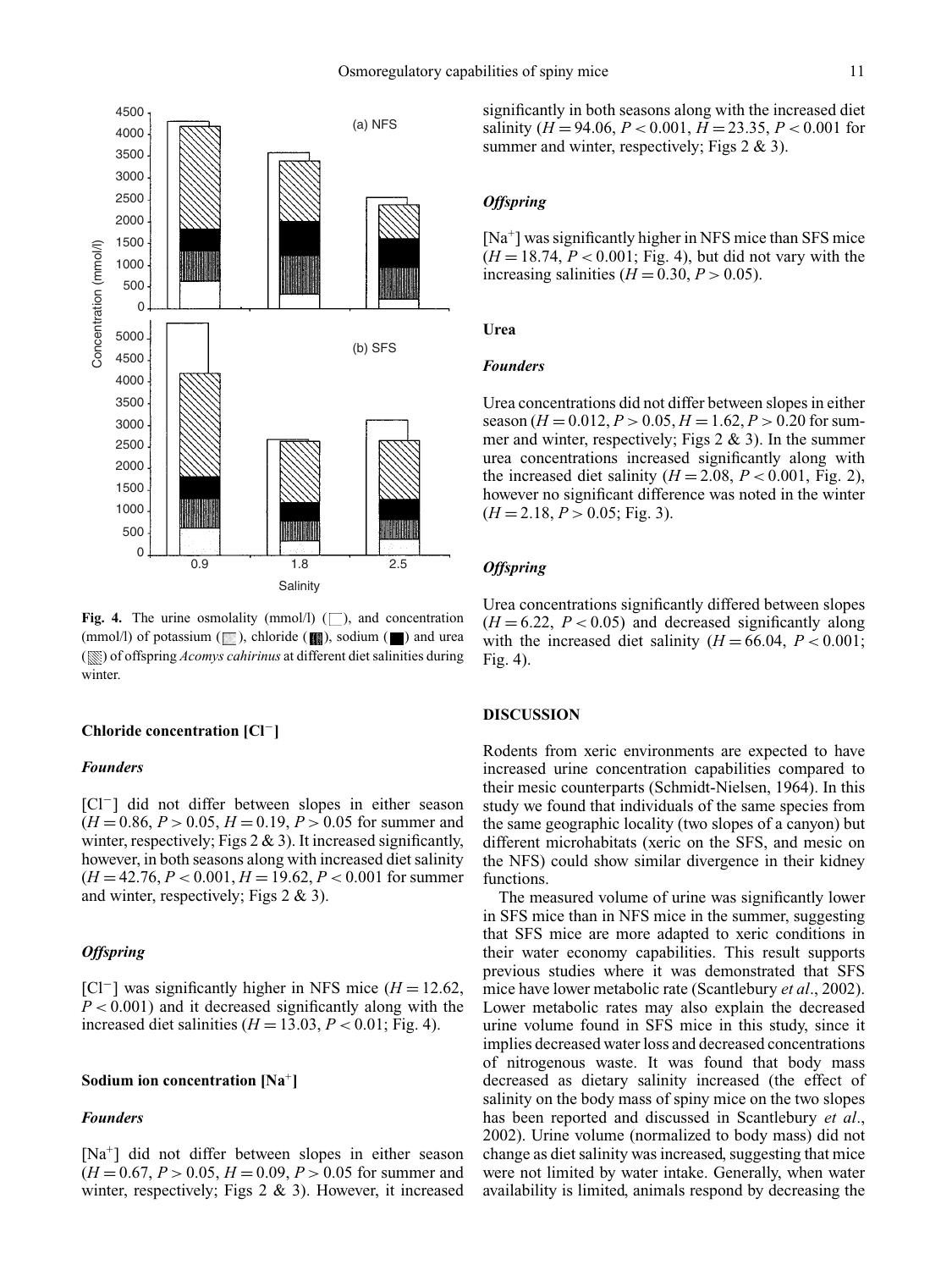volume of urine excreted and by increasing its concentration (e.g. in springhares *Pedetes capensis*; Peinke & Brown, 1999; in the desert mouse opossum *Thylamys pusilla*; Diaz, Ojeda & Dacar, 2001). The current results suggest that *A. cahirinus* are able to survive on a diet with high osmolarity and maintain water balance. The ability of both NFS and SFS mice to concentrate the urine well above 3000 mosmol kg<sup>-1</sup> shows that they both are relatively adapted to xeric conditions (Peinke & Brown, 1999), though their urine concentration capacity is still lower than that of their desert counterparts, *Acomys russatus* (Weissenberg & Shkolnik, 1994). In general, as diet salinity increased, the urine osmolality of mice increased in both seasons. However, it seems that the osmolality of the SFS mice was already high at low salinity levels and did not change with increasing salinity. These results suggest that SFS mice maintain a low urine volume and high urine osmolality throughout the year, perhaps as an adaptation to the more xeric conditions on the SFS compared with the NFS. Thus, increasing dietary salinity apparently 'forces' NFS mice to improve their physiological performance to match a xeric-like water regulation, such as the SFS mice demonstrate.

As expected, mice increased sodium and chloride excretion as dietary salinity increased in both summer and winter. The increased electrolyte excretion is probably a direct cause of their increased presence in the water source. Choshniak & Mualem (1997) studied the electrolyte absorption of the *A. cahirinus*. Their results suggest an electro-neutral transport mechanism irrespective of feeding regime. Thus, it is not expected that the observed differences in electrolyte levels found in our study are a result of changes in food consumption, but rather a result of changes in water salinity. The discrepancy between the measured osmolality and the sum of the concentrations of the measured constituents might be caused by an additional constituent in the urine, for example a bivalent ion, that was not analysed in this experiment.

The response of the offspring was unexpected. We anticipated that urine osmolality would increase with increasing dietary salinity as it did in the founders. However, the opposite occurred; osmolality decreased with salinities for both slopes and the urine volume increased. Offspring may have responded to increased dietary salinity by consuming increased quantities of water, producing the observed increase in urine volume. This resulted in significant decreases of  $[K^+]$ ,  $[Cl^-]$  and urea. An increase in urine volume with a corresponding decrease in urine osmolality was also observed in the mink *Mustela vison* (Eriksson, Valtonen & Makela, 1984) and naked mole rat *Heterocephalus glaber* (Urison & Buffenstein, 1994) for similar conditions (increasing water salt concentrations from 0.9% to 3.0% and from 0.5% to 2%, respectively). This does not, however, explain the observed differences between offspring and founders. Differences may have arisen because offspring were born and raised in captivity and at no stage during their development was water a limiting resource. We suggest that the offspring may have used an alternative uneconomic way to deal with increasing salinity, by

consuming increasing amounts of water, instead of limiting the amount of water consumed and increasing urine osmolality. None the less, differences in physiological capabilities between mice from the two slopes are retained in almost all measures in the offspring, implying that there may be a genetic basis for this phenomenon.

A major difference in urine osmolality was noted between summer and winter measurements of founders. *Acomys cahirinus* increased urine osmolality to higher values during the winter. This is contrary to the expectation that arid adapted granivores (whose primary source of water is from oxidative metabolism) characteristically have low winter and high summer values of urine osmolality (MacMillen, 1983). Even though wild *A. cahirinus* are known to consume land snails *Promatias* during the dry summer months (Broza & Nevo, 1994), we still expected them to have higher urine osmolality in the summer whether they were challenged with a high salinity diet in the wild or in the laboratory. One possible explanation for the higher winter osmolality is that under the colder winter conditions, mice consumed more soybeans (42% protein) to thermoregulate. This may have forced them to excrete more urea and consequently consume more water. Since the water consumed contained high concentrations of salt, this resulted in an increased salt excretion in the urine.

This study is complimentary to an increasing body of evidence suggesting that *A. cahirinus* from the NFS and SFS of Nahal Oren show differences in their physiological capabilities (Afik *et al*., 2000; Scantlebury *et al*., 2002; Shanas *et al*., 2002). We suggest that further studies should be carried out to examine genetic differences between NFS and SFS mice, as even the offspring from the two slopes exhibit different physiological capabilities.

#### **Acknowledgements**

We thank Hagai Kupshtein and Dmitri Rozenband for their assistance in the laboratory and field. This work was supported in part by grants from the Israel Science Foundation, Israel Academy of Science and Humanities to AH and DA.

#### **REFERENCES**

- Afik, D., Shanas, U., Scantlebury, M. & Haim, A. (2000). Differences in physiological characteristics of spiny mice on the north- and south-facing slopes of Nahal Oren, Mount Carmel. *Isr. J. Zool.* **46**: 156 (abstract).
- Bartholomew, G. A. (1987). Interspecific comparison as a tool for ecological physiologists. In *New directions in ecological physiology*: 11–37. Feder, M. E., Bennett, A. F., Burggren, W. W. & Huey, R. B. (Eds). Cambridge: Cambridge University Press.
- Blaustein, L., Kotler, B. P. & Nevo., E. (1996). Rodent species diversity and microhabitat use along opposite slopes of a Mediterranean microsite: lower Nahal Oren, Mount Carmel, Israel. *Isr. J. Zool.* **42**: 327–333.